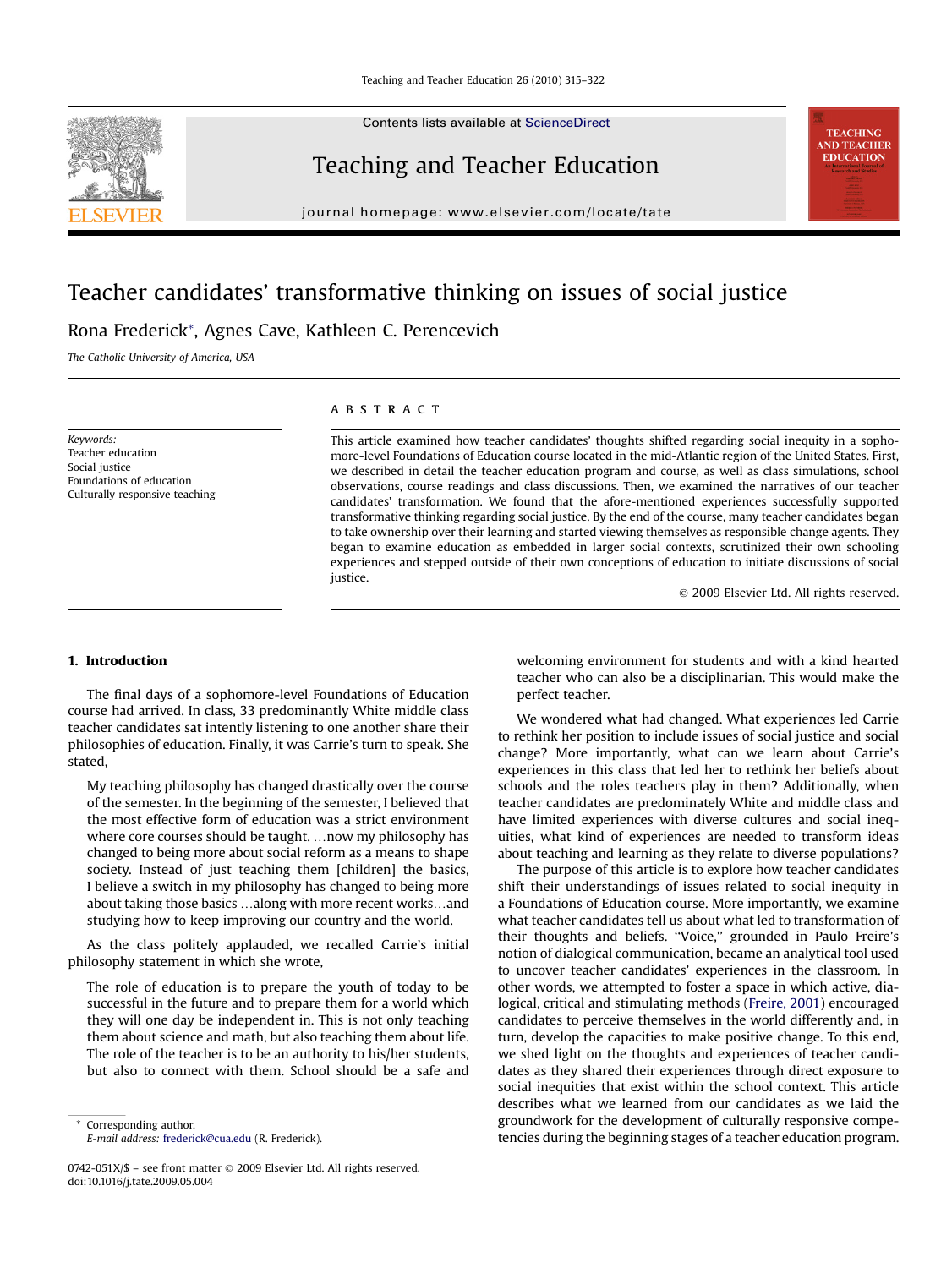#### 2. Literature review

Multicultural education has become a major theme in the field of teacher education in the United States (U.S.). As an extension of the Civil Rights Movement of the 1960s, multicultural education ''frames inequality in terms of institutionalised oppression and reconfigures the families and communities of oppressed groups as sources of strength'' ([Sleeter & McLaren, 1995](#page-7-0)). According to [Banks](#page-7-0) [\(2004\)](#page-7-0) a major goal of multicultural education is to reform the schools and other educational institutions so that students from diverse racial, ethnic and social-class groups will experience educational equity. Thus, more and more we find teacher education programs striving to address issues of structural inequality, stereotypes and bias as well as explicit cultural assumptions that teacher candidates may bring with them into the classroom.

Although there are other frames that extend our larger understandings of multicultural education to address issues of power such as critical pedagogy ([Giroux, 1983; Mclaren, 1991](#page-7-0)), critical multiculturalism [\(May, 1999\)](#page-7-0) and a critical analysis of race such as critical race theory ([Ladson-Billings & Tate, 1995; Lynn, 1999;](#page-7-0) [Solorzano & Yosso, 2000](#page-7-0)) and antiracist education ([Lee, 1995; Lee,](#page-7-0) [Menkart, & Okazawa-Rey, 1998](#page-7-0)), of import to this study is culturally responsive teaching, which provides a lens for helping teachers and teacher educators understand the larger socio-cultural context from which the teacher education candidates come. Culturally responsive teaching also serves as a meaningful goal in the profession of teacher education. In what follows, we explore the literature on culturally responsive teaching.

### 2.1. Culturally responsive teaching

Culturally responsive teaching in the U.S. is a result from the outpouring of literature in the 1960s on teaching the ''disadvantaged'' and the ''culturally deprived.'' This literature was then followed by the introduction of ''effective'' teaching models for minority students in the 1970s. The resulting impact of ethnic revitalization movements ([Ladson-Billings, 1999\)](#page-7-0) led researchers to conduct qualitative studies that drew on the ''wisdom of practice'' of Black educators teaching Black children [\(Hale-Benson, 1986;](#page-7-0) [Irvine, 2001; King, 1991; Ladson-Billings, 1994](#page-7-0)). These models, interchangeably termed culturally relevant, culturally congruent or cultural, served to counter the deficit models, which purported that Black children and other children of colour were deprived, deficient and in need of intervention programs ([Ladson-Billings, 1994\)](#page-7-0).

[Foster \(1995\)](#page-7-0) systematically combed through all studies that pertained to culturally relevant teaching from 1960 to 1993. Her research revealed prevalent themes that define culturally relevant teachers. She found that culturally relevant teaching could be characterized by cultural solidarity, affiliation and kinship as well as connectedness. In other words, these teachers considered themselves part of the community where they taught. As a result, they ''drew on the community patterns and norms in structuring the classroom, they linked classroom activities to students' out-of-school experiences and [they] incorporated familiar cultural communicative patterns into their classroom practices, routines and activities'' (p. 578). Moreover, these teachers saw themselves, their students and the community as part of a larger family who protected and advised one another on how to survive in a racist society. These findings are also supported by more historical research that reveals that caring and high expectations displayed by teachers pervaded Black, segregated schools. In those settings, teachers served as a crucial link between the parents and the school administration [\(Siddle-Walker, 1993](#page-7-0)).

More recently other scholars in the U.S., building on Foster's themes, have operationalized other culturally responsive practices in urban settings [\(Howard, 2001; Ladson-Billings, 1994\)](#page-7-0). They have discussed the debates around Black Ebonics ([Perry & Delpit, 1998\)](#page-7-0) and have observed emancipatory teaching practice [\(Ball, 2000;](#page-7-0) [Henry, 1998; Lynn, 1999\)](#page-7-0). In 1988, Ladson-Billings began what would become a seminal study of a group of eight teachers – all female, five Black and three White whom she refers to as the ''dreamkeepers'' in a small predominately African-American, low income school district in Northern California.

[Ladson-Billings \(1994\)](#page-7-0) found that the Dreamkeepers were well aware of systematic injustices that worked to create low expectations for African-American children; thus, these teachers viewed their role as helping their students identify the contradictions and inequities in their local neighbourhoods as well as the nation and the world. In addition, these teachers capitalized on their students' home and community culture. They saw themselves as part of the  $community$ —in turn, the classroom context became a site in which students came to be considered as part of an extended family. Thus, Dreamkeepers built on the lives and experiences of their Black students by nurturing the cultural capital that children, individually and collectively, bring to the classroom.

To this end, culturally relevant teaching not only embraces the history and experiences that students bring into the classroom but also propels these students to understand the political and social contexts in which they live. Culturally relevant teachers foster spaces of care and high expectation and fundamentally believe that their students are competent both academically and socially. As [Ryan \(2007\)](#page-7-0) argues, this form of teaching requires that teacher candidates ''posses in-depth knowledge of students, subject matter and the social implications of education'' (p.136).

# 2.2. Laying the groundwork for culturally responsive teacher candidates

Today, more than ever, there is a critical need for teacher candidates in the U.S. to be prepared for racially, culturally, economically and religiously diverse students and to think about the socio-cultural aspects of teaching and learning [\(Darling-Hammond,1995; King,1991;](#page-7-0) [Ladson-Billings, 1994](#page-7-0)). Overwhelming evidence points to the historic and current practices that continue tolay the groundwork across racial, cultural and class lines referred to as the achievement gap. Research also indicates that children of colour are placed in special education classes at higher rates than their White counterparts. In U.S. schools, 41% of students of colour are located in special education classes and comprise 35% of those students labeled mentally retarded [\(Shockley,](#page-7-0) [2002](#page-7-0)). Furthermore, students of colour represent 36% of those suspended and they represent 32% of those who are expelled from school even though they compose less than 41% of the school age population [\(KewalRamani, Gilbertson, Fox, & Provasnik, 2007\)](#page-7-0).

Researchers offer numerous explanations for disparities in academic achievement for poor students and students of colour attending U.S. public schools. Some argue that there is a widespread problem of low expectations held by many White, female teachers with regards to the academic achievement of children of colour ([Ladson-Billings, 1999; Zeichner, 1993; Zeichner, Melnick, & Gomez,](#page-7-0) [1995](#page-7-0)). Others believe that there is a lack of cultural congruency among teachers and students [\(Irvine, 2000\)](#page-7-0) while others explain that the existence of low student achievement is due to structural inequalities that reinforce racism, classism and sexism in educational institutions that are beyond a teacher's control. [Darling-](#page-7-0)[Hammond \(1995\)](#page-7-0) believes that students from racial and ethnic minority groups in the United States face persistent and profound barriers to educational opportunities, access to knowledge and resources as a consequence of structural inequalities (p.465). In addition, [Ladson-Billings, in her 2006 AERA presidential address](#page-7-0) [\(2006\)](#page-7-0) argued that the much discussed achievement gap is, in fact, an ''education debt'' created by historical, economical, sociopolitical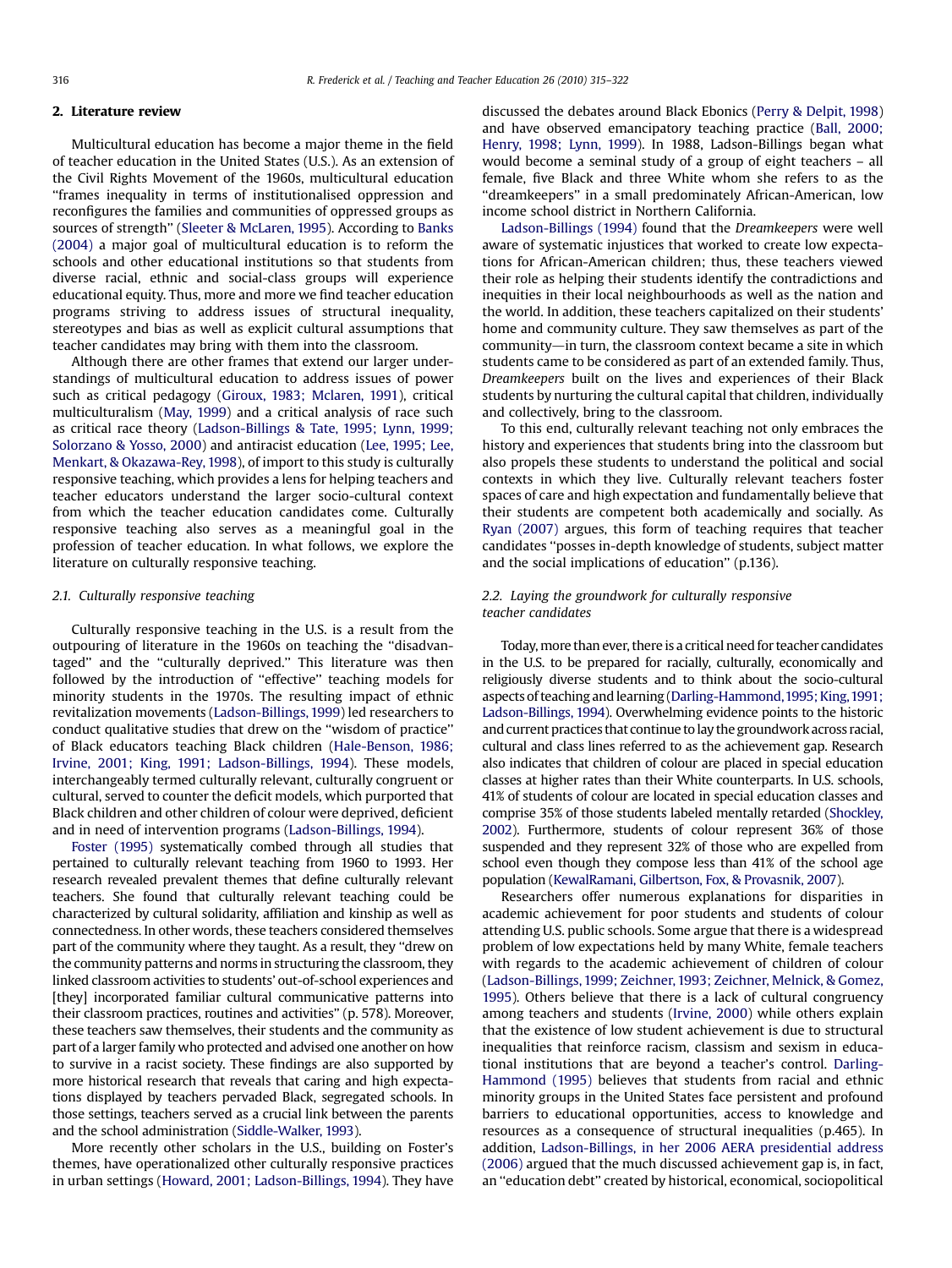and moral decisions and policies. She continues to add that the cumulative damage of this debt reminds us that the U.S. educational system remains divided and continues to leave children behind.

We contend, along with others, that one of many responses to this multifaceted crisis could be spending sustained time to build understandings of diverse communities during the initial stages of a pre-service teaching program ([Haberman, 1995; Irvine, 2000\)](#page-7-0). More importantly, we believe that an exposure to and understanding of the history of schooling, the varied participation of distinct cultures as well as the ways that schools perpetuate inequalities can lead to a transformation in teacher candidates' thinking by providing them with multiple opportunities to critically analyse U.S. education, examine the implications and come to their own conclusions. By 2020, approximately 40 percent of the schoolaged children living in the U.S. will be students of colour, bringing with them diverse experiences into the classroom. Moreover, many of our teacher candidates, who are largely White and middle class, come to teacher education programs with limited or no exposure to communities unlike their own.

In addition to the lack of exposure, [Lortie's \(1977\)](#page-7-0) argument about the power of the ''apprenticeship of observation'' suggests that the continued and sustained time that students spend observing and interacting with their teachers while matriculating through school has a profound influence on the way teacher candidates view their own teaching practice. He continues to add that, ''what students [teacher education candidates] learn about teaching, then, is intuitive and imitative rather than explicit and analytical; it is based on individual personalities rather than pedagogical principles.'' He argued that teacher education candidates must be provided with experiences that systematically offset their own personal experiences in order to move towards change in beliefs [\(Lortie, 1977\)](#page-7-0). In fact the question still remains, ''What experiences should teacher educators provide and in what format in order to help teacher candidates move beyond their own experiences?'' We contend that formal education in a college classroom should include a systematic approach to exposing teacher candidates to issues of equity in conjunction with field experiences, which can work against the ''apprenticeship of observation'' by allowing teacher candidates to transform their understandings of education, teaching and learning. Transformation, in this case, refers to the replacement of past assumptions with the development of new understandings.

Culturally responsive practice forces teacher candidates to move beyond discipline knowledge, pedagogical strategies, and individual needs to acknowledge not only socio-cultural history and experiences but also the assumptions and stereotypes that they bring into the classroom. As many teacher candidates began their teacher preparation programs with limited knowledge of, background in and exposure to diverse cultures, it is the authors' desire to provide multiple experiences that would move them towards more culturally responsive competencies.

# 3. Methodology

We utilized an interpretive case study method framed by culturally responsive theory to examine the responses of 33 sophomore-level teacher candidates, typically between 19 and 20 years of age in their second year of college, enrolled in a semester long course. Specifically, we examined what reading materials, activities and experiences led our teacher candidates to having shifts in their thinking.

We distributed and analysed three open-ended questionnaires and selected course assignments including initial and final teaching philosophies and a culminating observation project using a start list of codes and open and axial coding. Sample questions in the questionnaire included: ''How do you view social, racial and economic inequalities in U.S. schools? What are your thoughts about the use of multicultural literature and censorship?'' In combing through the data, each teacher candidate was considered a case; however, data were reported thematically. This methodology was used in order to capture each individual's experiences and to present ''in their own words'' how they ''changed'' or ''rethought'' past teaching and learning experiences. All except one participant was White, middle class and about l9 years old. Two participants were male and one teacher candidate was of Korean descent. The majority of the candidates were raised in upper middle socio-economic families living in the suburbs of Pennsylvania, New York or New Jersey and shared that they had limited experiences with diverse populations.

In what follows we describe, in detail, the teacher education program, the Foundations of Education course and teacher candidates. Then we present and analyse how teacher candidates responded to the varied activities experienced throughout the course of the semester. This article concludes with results and implications for teacher educators.

#### 3.1. University context

This study was conducted at a small, private, university located in the Mid-Atlantic region. The student population at the University's Department of Education is over 91% White and middle class with limited exposure to diverse cultures upon entering the teacher preparation program. The University has a strong Christian orientation and prides itself on a commitment to social justice. As the mission states,

Since its founding in 1908, the School of Education, and currently the Department of Education, sees it mission to contribute to the local, regional and national educational environment. Our reflective practitioner model, rooted in ... social justice teaching and contemporary cognitive science, prepares all teacher candidates for their role as leader-practitioner. A tradition of service to urban [settings]... provides teacher candidates with numerous experiences to further their development as educational professionals.

Unlike many higher education learning institutions, the University is located in the heart of a major urban city. As a result, many of the professors and clinical staff take advantage of the opportunity to expose teacher candidates to real life inner public urban schooling contexts, charter schools and parochial schools the student populations of which mirror the demographics of many major urban centres. The urban school district, in which the University is located, is attended by multi-lingual and multiethnic students speaking over 100 languages and dialects. Currently, the district supports over 70,000 students in 146 schools and 81% of those students are eligible for free and/or reduced lunch program. Like most urban school districts, many of the African-American students are segregated into all-Black school institutions especially those located in the southern part of the city.

### 3.2. Teacher education program

The undergraduate teacher education program is designed as a 4-year program. Candidates' knowledge, skills, and dispositions are developed in the unit through general education or so called distribution requirements, pedagogical and professional courses (including foundation courses and methods courses), and several field experiences (including practica and student teaching or ''capstone experiences'').

The undergraduate teacher education programs include performance-based assignments integrated with meaningful field experiences. The freshmen write an observation paper, the sophomores complete observations and tutoring experiences, the junior methods candidates complete lesson plans, microteaching, integrated thematic units, webquests, and a mini action research paper,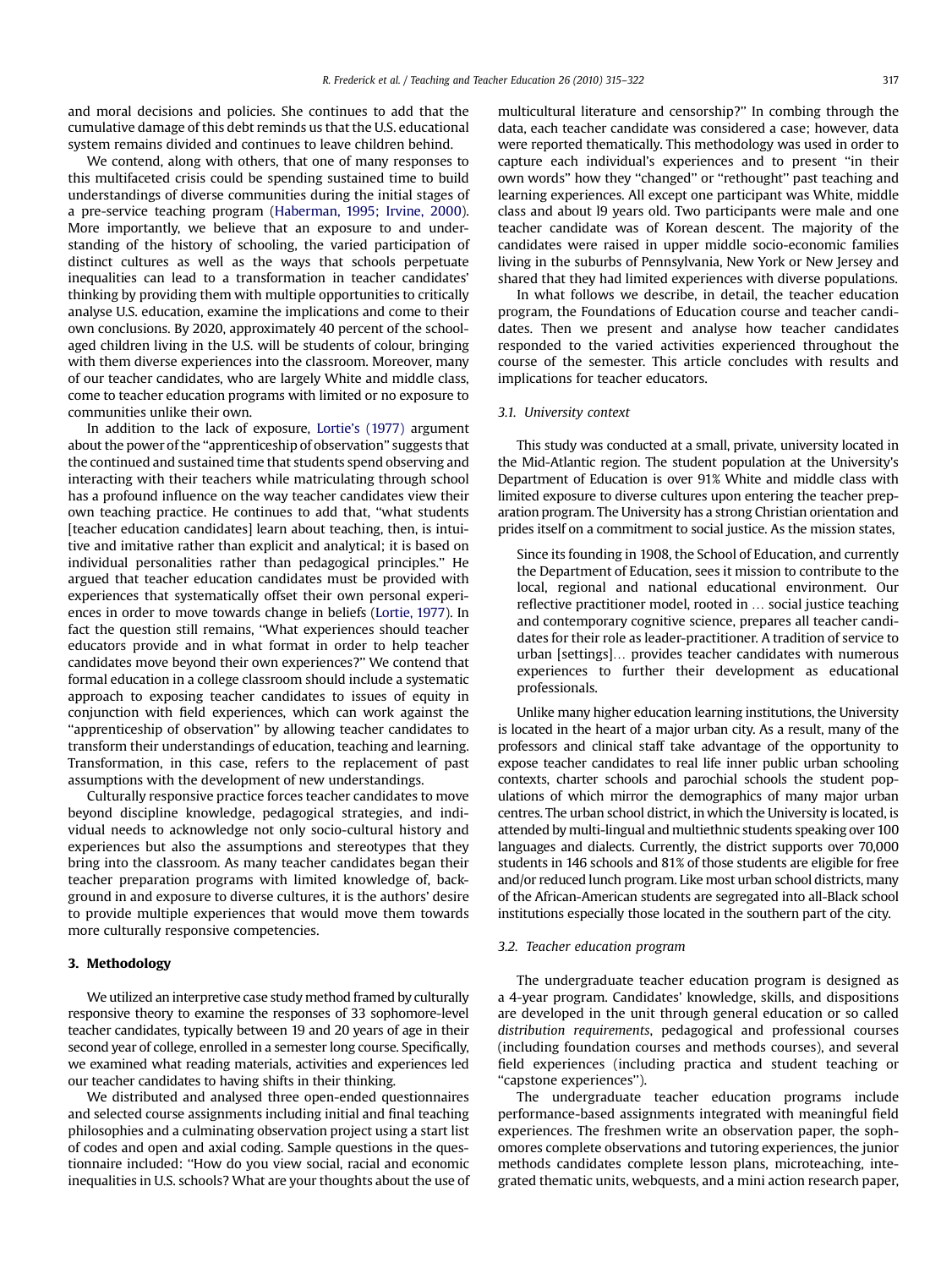and the student teachers write an action research paper and prepare an electronic portfolio. In many of the courses, a multicultural content is directly infused.

# 3.3. Foundations of education course

One of the courses offered as part of the sophomore-level sequence alongside Psychology of Learning and Human Growth and Development is Foundations of Education. This course introduces teacher candidates to the aims, goals and functions of schooling utilizing a post-modern perspective that emphasizes the philosophical, historical and sociopolitical context of American education. This course emphasizes and fosters insight into the relationships between theory and practice through interaction with resource persons and observations in schools. The course covers current educational issues in a cross-disciplinary context that shapes curriculum, instruction and the problems of schools in a changing society.

The course is designed to support teacher candidates to:

- 1. Develop a reflective stance on the distinction between education and schooling. This includes exploring, understanding and critically assessing the historical, cultural and philosophical Foundations of Education and current significant educational issues.
- 2. Develop and demonstrate skill in observation, application, analysis and evaluation of the teaching-learning process.
- 3. Understand the relationship between subject content knowledge, principles of curriculum, school ethos, ethic and politics that underlie education and the societal context of the classroom. Particular emphasis is placed on issues related to equity and equality of educational opportunity.
- 4. Comprehend and connect the theoretical knowledge of the college classroom and the specific, practical situation in schools.
- 5. Express knowledge, attitudes and opinions about education issues clearly, succinctly and adequately both verbally (class participation) and in writing (assignments and examinations).

Thus, this course offers multiple opportunities for teacher candidates to confront their racialized and classed positionality as well as the lens that they bring into the classroom. Several structured activities and experiences are designed to help teacher candidates re-examine their own experiences while creating new understandings of teaching and learning. Among these experiences are course readings, school observations, simulations, in-depth practice using the department's reflective framework and focused time spent on developing their own teaching philosophy. The course is comprised of the following activities/experiences:

| Class readings                 | Teacher candidates are expected to read and discuss the text entitled<br>American Schools written by Joel Spring (2005). The text offers<br>a historio-graphical view of schooling between 1642 and 2004 from<br>the perspective of diverse and highly marginalised communities such<br>as African, Native, Latino and Chinese Americans.                                                                                                                                                                                                                                                                                                                                                                       |
|--------------------------------|-----------------------------------------------------------------------------------------------------------------------------------------------------------------------------------------------------------------------------------------------------------------------------------------------------------------------------------------------------------------------------------------------------------------------------------------------------------------------------------------------------------------------------------------------------------------------------------------------------------------------------------------------------------------------------------------------------------------|
| Philosophy<br>statements       | Teacher candidates write their teaching philosophy statements twice<br>throughout the semester, at the beginning and end.                                                                                                                                                                                                                                                                                                                                                                                                                                                                                                                                                                                       |
| School<br>observation<br>paper | Teacher candidates observe school and community contexts and<br>converse with the principals of three distinct schools, two of which<br>have professional partnerships with the Department of Education.<br>The schools include 1) a higher socio-economic, majority White,<br>elementary school located in the northern section of the city; 2)<br>a lower socio-economic, racially and linguistically diverse, dual<br>language immersion charter school located in the northern section<br>of the city; and 3) a lower socio-economic, all-Black public, junior<br>high school located in the southern section of the city. The teacher<br>candidates complete an observation paper in which they reflect on |
|                                | a societal or curricular dilemma (Berlak & Berlak, 1981) that exists<br>in the school.                                                                                                                                                                                                                                                                                                                                                                                                                                                                                                                                                                                                                          |

The observation paper provides teacher candidates with the opportunity to describe, analyse and reflect on their observations in schools. Teacher candidates provide rich descriptions of what they have observed using the elements of the learning environment (such as diversity of student needs, instructional strategies, assessment, stakeholders, etc.) from the department's conceptual framework. Teacher candidates are also asked to identify, describe and analyse one societal or curricular dilemma (from each school) they visited. Examples of dilemmas (based on work done by [Berlak & Berlak, 1981](#page-7-0)) include question such as:

- Should schools encourage the development of a shared culture or develop the cultures of subgroups? (societal dilemma)
- Should there be equal and uniform sanctions for transgressions from the rules or should sanctions be determined individually? (societal dilemma)
- Should the student's personal knowledge be ruled out as irrelevant or included in the teacher's definition of the school's curriculum? (curriculum dilemma)
- To what degree should the teacher allow or even encourage the children's interest, background and experiences and so on to contribute to the school curriculum? (curriculum dilemma)
- Does mastery of the content take priority over mastery of skills or thinking or reasoning? (curriculum dilemma)

After identifying a dilemma (one of the components of the department's reflective framework), teacher candidates begin by asking themselves descriptive questions like, ''What is going on?'' ''What actions and behaviours are involved?'' and ''What external pressures are shaping the classroom actions?'' The intention is to use these ''data'' for further analysis as candidates apply various modes of deliberation (another component of the framework). Next, teacher candidates interpret the dilemma by asking ''What message was sent by this decision?'' and ''How are the events being experienced by individuals and groups?'' Finally, the philosophical mode of reflection builds from a philosophical tradition that involves a constant critique of the often overwhelming impact of institutions and repressive forms of authority. The key questions that need to be addressed in this form of inquiry include: ''Is this the most worthwhile solution and for whom?'' (the teacher? the learner?) ''Why is it 'good' or 'not good'? Is it ethical? Is it just? Does it have merit, value? By whose criteria or philosophy? Does it recognize each learner as a unique, spiritual being?''

Finally, teacher candidates are asked to connect observations in the schools with content discussed in class. Time is allowed in class for teacher candidates to ask questions and raise comments so that they do not leave observation experiences with stereotypes or unquestioned assumptions.

Simulations The goal of the simulations experience is two fold. First, simulations are designed to introduce teacher candidates to one of the following: inclusion, multicultural literature, English language learners or academic tracking. Second, teacher candidates are required to further articulate their teaching philosophy before and after exposure to the topic via movie, readings and role play.

## 3.4. Teacher candidates

At the beginning of the semester, the teacher candidates expressed that they had limited experiences with issues related to diversity or social justice. Many noted that in their own education experiences there was limited racial or socio-economic diversity. There seemed to be two overarching perspectives: teacher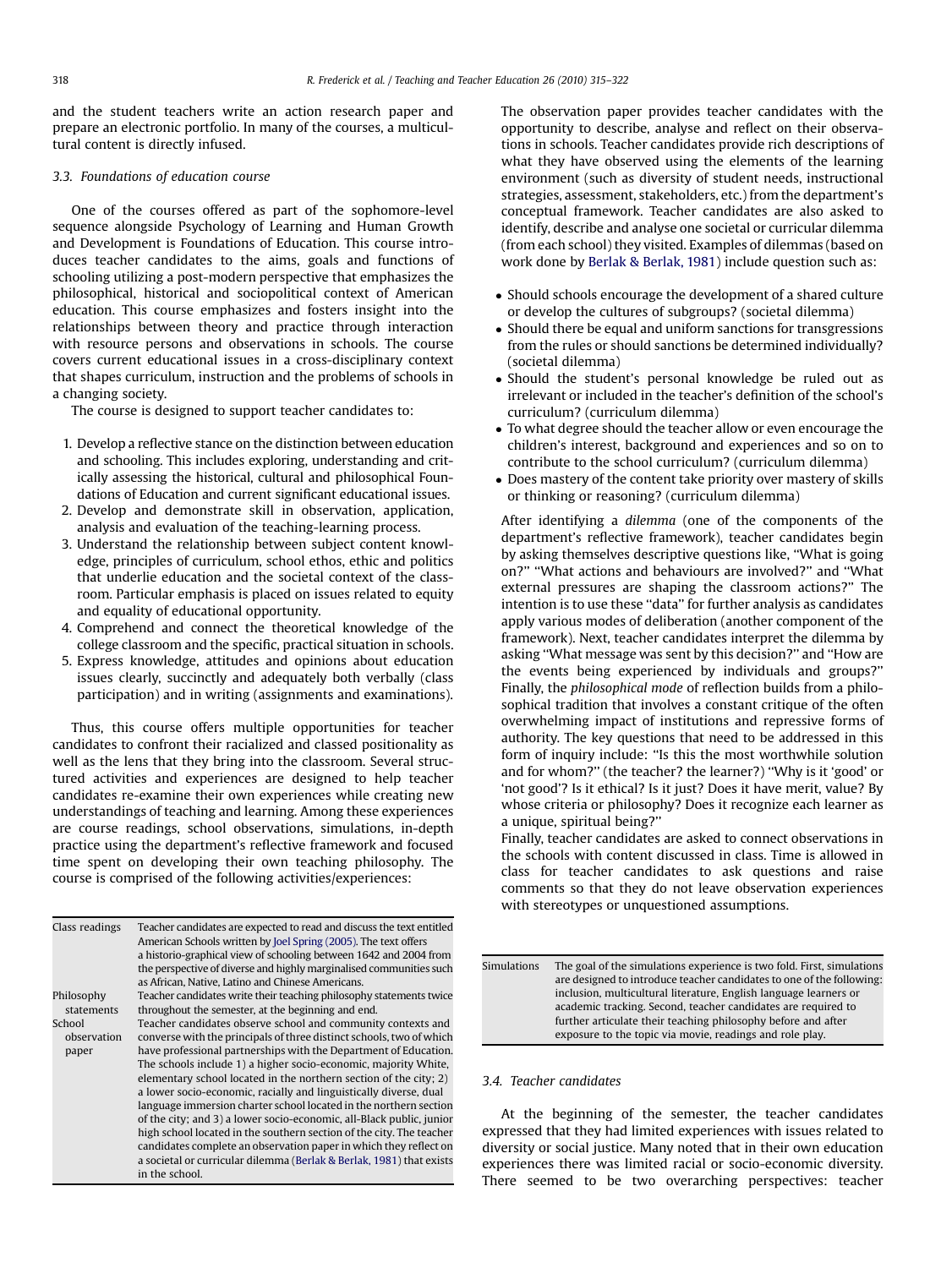candidates either never thought about social, racial or economic inequity or they believed that racism and economic disparity were societal issues rarely found in U.S. schools. For example, in the beginning of the semester only two teacher candidates mentioned issues of diversity, equity and personal accountability in their initial philosophy statements. Katie's response exemplifies a typical philosophy statement submitted, upon entering this entry-level course, to the question of what is the role of education and teachers in U.S. schools. Katie, like Carrie, posited,

The role of education for a student is a huge part of their lives it is not only teaching them for fact and numbers, but also helping them figure out who they are as a person. It means putting the student in a safe environment where they feel comfortable...The role of the teacher is to teach to each individual student, not a group as a whole.

Katie, like many teacher candidates, recognized the goal of education to produce a productive system and saw the role of the teacher as guiding the student to that end. Academic rigor, safety and structure became the indicators of excellent teaching. Not mentioned in the initial discussion are issues of diversity, social justice or meeting the distinct social or cultural needs of students.

When given a questionnaire that asked direct questions about issues of diversity and social justice teacher candidates responded in the following ways.

Lacy commented that,

I have always known they [inequalities] were present but in my own experiences it had never been too pronounced. I thought inequalities were more of a social issue than an educational one and that they were pretty well monitored and maintained.

#### Jennifer concurred,

I didn't think they [social, racial and economic inequities] were relevant today. I figured all races and social classes etc. all went to the same public school.

Katie shared that,

I didn't really think of these issues as ''real'' or relevant today. If anything, I thought that these issues only existed in a few places.

Only three of the thirty-three teacher candidates mentioned having some understanding of economic disparities. For example Jamie stated,

I only knew that students in certain situations (i.e. neighbourhoods) often did not receive the best resources or education.

Given this information, it was clear that we were not only contending with prior conceptions of good teaching based on their past experiences with and observations of past teachers but also a socialization and socio-cultural context that did not include any racial, ethnic or economic diversity. This was confirmed when teacher candidates were given a short questionnaire that asked direct questions about their thoughts about issues of race, racism and inequity at the beginning of the semester. The vast majority of them admitted to never thinking about issues of race and inequality upon entering the class. Nor had the majority of our teacher candidates attended schools with students who were other than White and middle class. Thus, exposing teacher candidates to ways in which they could question their own assumptions, understand their own positions in society and comprehend how schools perpetuate socio-economic inequities seemed like necessary goals.

Throughout the semester, teacher candidates discussed three defining experiences, activities or observations that caused shifts in their previous ways of considering issues of social justice: 1) analysis and reflection about visits to local public and charter schools, 2) learning the educational history of diverse cultures from their perspectives, and 3) simulation activities. In what follows, we discuss our teacher candidates' shifts in thinking.

# 4. Data analysis

#### 4.1. Observations in local schools

Many teacher candidates seemed to leave school observations questioning their own past assumptions about teaching and learning or with shifts in their initial teaching philosophies. Teacher candidates also questioned their own ''apprenticeship of observation'' by making distinctions between their past schooling experiences and the kind of teacher they desired to be. They found the school visits helpful in creating these distinctions. For example, one female teacher candidate shared after a visit to the upper middle class predominately White public school,

I realized why I did not like my own first grade experience. The teaching philosophy was seeing the class as a whole. While each student is an individual, it is the compilation of the students and how they function as a class that is important. Another thing I noticed was ...the teacher's method...was a strict formal relationship with her students. This way the relationship was strictly professional which would allow the student to focus on learning.

Contrary to this belief, I believe we must focus on the individual qualities and differences of each student. Each student is unique; they learn differently, find different things interesting and have different strengths and weaknesses.

In this case, this teacher candidate was trying to make sense of the reasons she did not like her own schooling experiences. The observation gave her a heightened awareness of her discomfort with being treated as one in the same. The school visit, in conjunction with the observation, brought to the fore the latent memories of feeling as though her individual person did not matter. She continued to add,

I think a student and teacher need to have a more personal relationship in order for the student to feel comfortable and willing to step beyond their comfort zone.

Another teacher candidate, Tim, observed the economic disparity and differential access to resources when visiting three different schools. After questioning each principal, he seemed to notice the challenges associated with implementation of No Child Left Behind, a U.S. federal policy built on principles of parental choice plans, accountability, research-based instruction and local control. He found that the parental choice plans seemed to be unable to meet the needs of all students given the lack of high performing schools. In his final observation project he developed a remedy to the lack of access to quality education for students located in certain sections of the school district. He stated,

If students seek to switch schools in the hope that higher test scores reflect better opportunity for their futures, then...we should ensure that all schools are equally high performing. If we do not abandon these schools, students would not abandon them either by crossing the city every day to get a good education that they ought to find in their own neighbourhoods.

Here, we see this teacher candidate beginning to understand the larger social economic context that drives education and schooling. By stating "we," the researchers are seeing the beginnings of this teacher candidates' taking personal ownership in his chosen profession to ensure that all students receive quality education.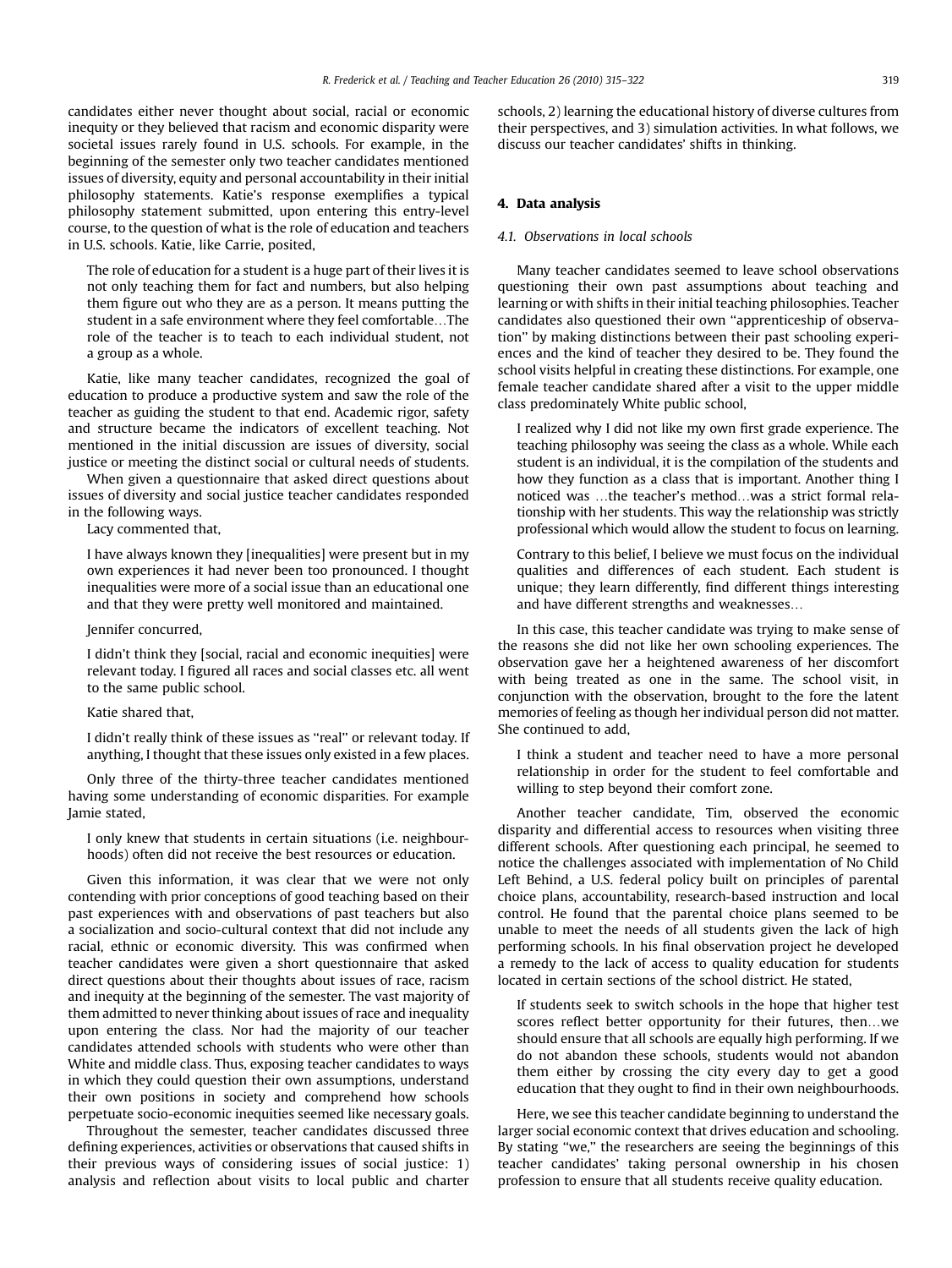# 4.2. "His/Her" story matters

As mentioned previously, Joel Spring's text, American Schools, was the foundational text used as a springboard to examine Asian, African, European, Latina and Native cultures and their historical experiences in US schooling. Using a historiography method, the author examines the plight of these cultural groups from 1642 to 2004.

Although a few teacher candidates found the book tedious, uncomfortable and difficult to comprehend at times, several of them expressed the importance of having a comprehensive historical foundation such as the one presented in the text. More specifically, some teacher candidates used the information to help them better understand the current context like Lisa, who shared, ''the knowledge about the history of education in America is important because educators can link current problems to what we are experiencing in education and have a better understanding of why these [occurrences] are happening in our society,'' Another teacher candidate expressed,

Before entering the class, I had a general view of educational inequities. I knew that some children who had rich parents went to better schools than me and that poor children went to schools that were unable to meet all of their needs. I was accepting of the stereotypical views and never tried to expand my own growth...I thought of myself as a very open-minded person, but upon taking this class the realization that I truly knew nothing about inequities quickly put me in my place.

Later she stated that she valued the readings that laid the historical foundation for the U.S. schooling,

I realize the extent to which educational equalities reach and have major influence on the present educational system. I think the lack of common knowledge about the history of our educational system helps to perpetuate educational inequality.

Other teacher candidates seemed to express dismay in not having a complete understanding of the oppressive history of Native, African, Latina, Catholic and Asian Americans before entering the course. For example, one female teacher candidate expressed,

It has taken me to my sophomore year to really understand what the Native Americans, African-Americans and Asian people had to go through. Not being able to learn, read or write or advance themselves in anyway. It is so unfair and hard for people of diverse cultures.

Thus, teacher candidates began to make connections between the history of diverse communities and inequity that exists in today's schools illuminating why schooling experiences for diverse youth present such stark contrasts even three miles apart in the same city.

In addition, teacher candidates seemed to realize how their own educational experience seemed to be lacking. Conversations about the historical experiences of diverse races, cultures and religions left some teacher candidates frustrated because they learned only selected parts of U.S. history.

# 4.3. Simulations

The use of simulations seemed to provide teacher candidates with opportunities to be introduced to new concepts, deepen understandings or re-examine old conceptions. The simulations also provide the teacher educator with opportunities to help teacher candidates grow in areas of need. Teacher candidate data revealed that the simulations helped candidates develop their educational philosophy by allowing them to look deeply at and carefully analyse one controversial educational topic. Teacher candidates began simulations by responding to a question about how much they knew about the topic. They then were given reading materials or were asked to watch a movie or engage in a role play. Subsequently, the teacher candidates were asked to further articulate their views about the topic. For example, Laura shared her initial thoughts about academic tracking, a common practice of students in different classes or tracks based on perceived differences in ability in ways that could potentially limit their academic growth [\(Oakes, 2005\)](#page-7-0). She wrote, ''I don't know too much about tracking....it is beneficial because kids can be with those who are on the same level as themselves.'' After viewing the video on tracking and reading a packet on the pros and cons from Taking Sides ([Noll, 2007\)](#page-7-0), Laura stated in her written comments:

Now that I know more about tracking, I definitely disagree with it. ... I personally was not one of the smartest kids in my school yet having classes with these students really set my expectations high and made me work harder to measure up.

Here we see the teacher candidate making a distinction in expectations and understanding that academically integrated settings makes a difference in student achievement.

Another teacher candidate concurred,

After viewing the movie, I don't feel as though academic tracking is the best idea. I don't believe that it allows students to reach their highest capability. Academic tracking is a way of short-changing the students who get placed in the lower tracks and gives advantage to the students in higher tracks.

We see that teacher candidates identify privilege and the way in which access to certain forms of information provides more opportunity for some and less opportunity for others.

Tammy, upon entering a simulation on inclusion was in strong opposition to students with disabilities being integrated into the classroom. However, after viewing [Goodwin's movie,](#page-7-0) Educating Peter [\(1993\)](#page-7-0) and having a discussion around issues of inclusion, Tammy stated,

At first I strongly disagreed with what I said about having ''different people'' in the same class, but by the end of the movie, I believed that if the school is willing to work through the differences and learn how to deal with them appropriately, the benefits for everyone are countless. People are different, and it is important for people to understand that the world is filled with many kinds of humans that we should welcome into our lives as much as possible.

We find that she is beginning to recognize that it is the school's responsibility to ensure that all students' needs are met. She is also beginning to see the benefits of learning from students who may be academically different. She further adds,

It would be a larger challenge if I was the teacher. I could not promise I would be able to [meet the needs of students with disabilities], unfortunately, but I do believe that the student should have the opportunity [to be in an inclusive classroom].

Here, Tammy said that although integration of diverse learners is a good idea for students with disabilities, she does not view this responsibility as one she would embrace. Another way to interpret this statement is to assume that this sophomore-level teacher candidate does not yet have the skill set to differentiate instruction for all diverse learners and questions her ability to do so. In the final analysis there has been a vast shift in the way in which she views inclusion and the importance it has in the lives of students with disabilities.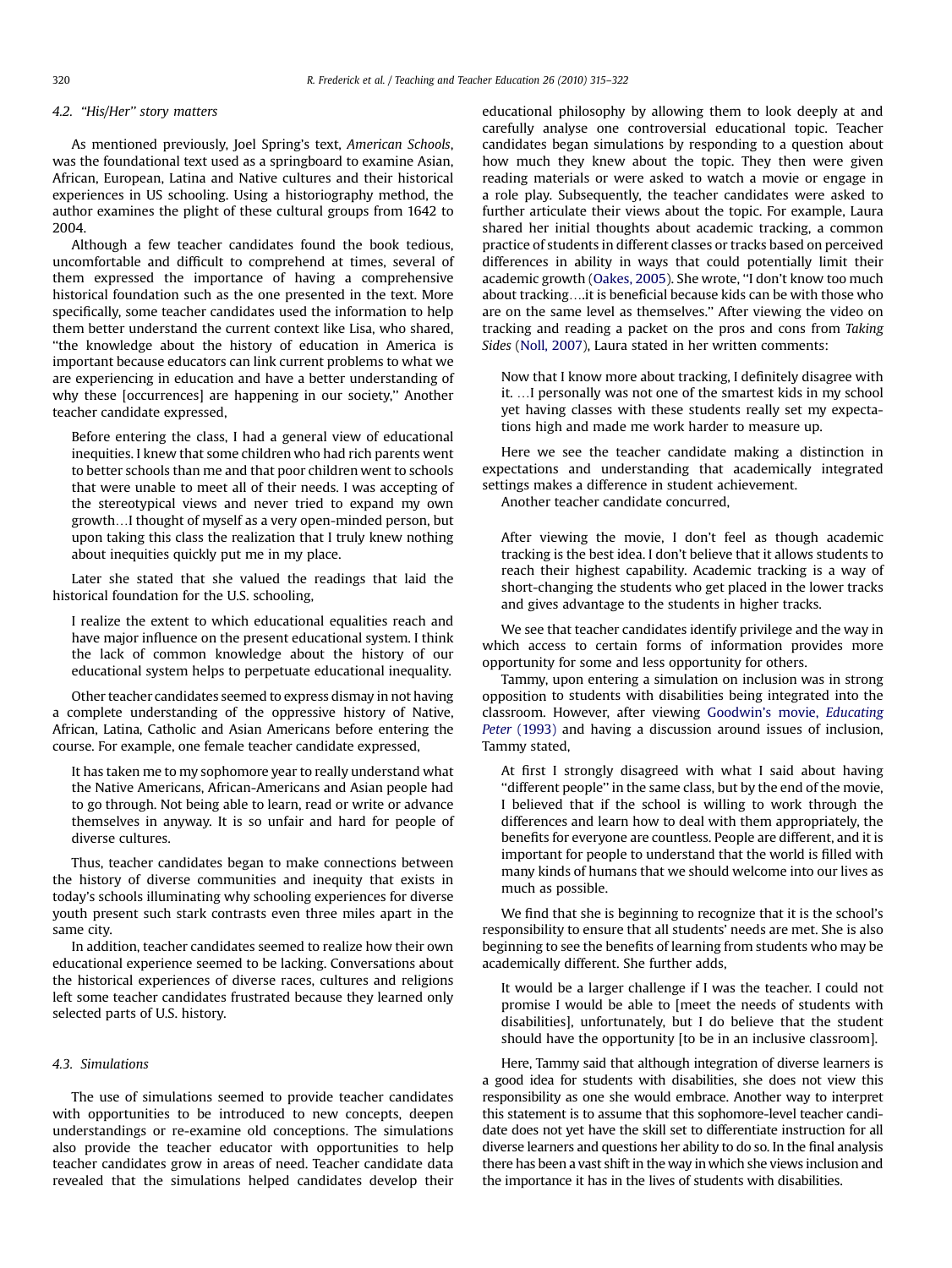#### 5. Summary

By the end of the semester, teacher candidates completed a final observation paper in which they had to identify a societal and curricular dilemma and explain how they philosophically view the dilemma. The fact that 15 out of 33 teacher candidates chose to analyse and reflect on issues of economic equity/inequity in public schools or the value of multicultural education demonstrates that many desired to address issues of inequality with respect to social justice. See Table 1 below.

Throughout the semester, we began to observe some of our teacher candidates move beyond superficial understandings of multicultural education to acknowledging the socio-cultural history and experiences of a diverse community. Thus, we believe that using texts that provide a more holistic history of diverse cultures was helpful in enabling our teacher candidates to understand that U.S. education has been a constant struggle and resistance for many communities.

Although the intention of the class was to help teacher candidates think about their own positions and to move them towards culturally responsive competencies, some sophomore teacher candidates began to question their own assumptions and the stereotypes that they bring into the classroom. Some teacher candidates began to take ownership of schooling and education and talk about how they can make a difference in their schooling context.

Second, we believe that teacher candidates began to examine educational structures embedded in larger U.S. societal contexts [\(Bronfenbrenner, 1989](#page-7-0)) and the historical context that created the schooling system that we see today. At this juncture, teacher candidates also began to think about some educational dilemmas that exist in today's schools, e.g., whether teachers should exclusively foster mainstream culture in the classroom or cultivate the consciousness of subcultures. They began to question why some schools had more funding than others across racial and class lines. Finally, teacher candidates began to scrutinize their own schooling experiences and step outside of their own conceptions of education to include conversations about learning of all children across race, class and gender lines.

The following section outlines various strategies that teacher education programs can use to nurture culturally responsive teaching.

# 6. Implications for developing culturally responsive teacher education programs

#### 6.1. Collaboration and the development of individualized plans

Teacher educators should identify early, in the teacher candidates' program, areas in which candidates need further development. For example, Tammy would need more work holding herself accountable to meeting the needs of all students in an inclusive classroom, or she should be required to take additional courses that would provide the skill sets needed to build her confidence in teaching students with varied abilities. In this case, horizontal teaming with junior and senior level faculty members who examine philosophy statements and other projects could be helpful in developing future experiences

Table 1

Observation paper topics.

| Paper topics                                     | Inequality/<br>multicultural teaching<br>education |   | treatment<br>of students | Constructivist Fair or equal Other (master<br>of content of<br>critical thinking;<br>service learning) |
|--------------------------------------------------|----------------------------------------------------|---|--------------------------|--------------------------------------------------------------------------------------------------------|
| Number of Teacher 15<br>Candidates<br>$(n = 33)$ |                                                    | 6 |                          | 10                                                                                                     |

that could push teacher candidates towards culturally responsive competencies. Although this process is time consuming, especially for teaching institutions in the U.S. with large populations, we believe that it is critical to identify areas of needs early in the teacher candidates' career. Building on what teacher candidates know and providing ongoing opportunities for them to re-examine their assumption, teacher educators could design a more systematic plan for developing culturally responsive teachers.

## 6.2. Pull out or pull in

The foundation for culturally responsive teaching must be built early in teacher candidates' programs. The development must be ongoing and sustained. Although classes like Foundations of Education and Diversity of Student Needs courses offer explicit opportunities to examine issues of race and equity, it is critical for teacher candidates to continue to develop the competencies in these areas throughout all of their coursework. Thus, having additional coursework that explicitly addresses issues of social justice while integrating these concepts into general education courses is needed given the current teaching population in the U.S.

Given that there is an ongoing tension to have members of marginalised groups evaluated by culturally appropriate standards rather than by the standards of the dominant culture ([Black,](#page-7-0) [Spence, & Omari, 2004](#page-7-0)), teacher educators in the U.S. have a moral and intellectual responsibility to spend time understanding the history, lives and cultures of diverse communities across discipline areas, such as educational psychology, human growth and development, philosophical and historical foundations, and so on in order for teacher candidates to have a better understanding of the role that education has played in their own and their students' lives. For example, in the discipline of psychology, The Journal of Black Psychology focuses specifically on psychological phenomena relevant to people of African descent. The journal covers such topics as cognition, social psychology, and personality, just to name a few. In the same vein, LatCrit theorists examine how social injustices impact Latinas/os in a larger cultural framework both domestically and internationally with the purpose of promoting social justice awareness and activism. Teacher educators would be remiss not to acknowledge and explore these diverse frameworks, which would, in turn, lead to a better understanding of diverse cultures.

#### 6.3. Professional development

Teacher educators must hold themselves accountable for ongoing professional development around the issues of culturally responsive teaching and professional development. Professional organizations and non-profits, such as Teaching for Change, EdChange, National Association for Multicultural Education (NAME) are excellent resources for providing practical experiences in issues related to teaching and social justice for all age groups.

#### 7. Conclusion

The Foundations of Education class designed for sophomore education majors allowed for discussions and educational experiences to foster candidates' reconceptualization of their thoughts and worldviews regarding social justice. Candidates, whose educational and familial backgrounds were more homogeneous, were confronted with issues that forced them to rethink how they view diversity and the social context in which many people are still disadvantaged. Hands-on and meaningful exposure to diverse communities coupled with formal and informal conversations helped deconstruct the 'apprenticeship of observation,' which many teacher education candidates in the U.S. bring with them to